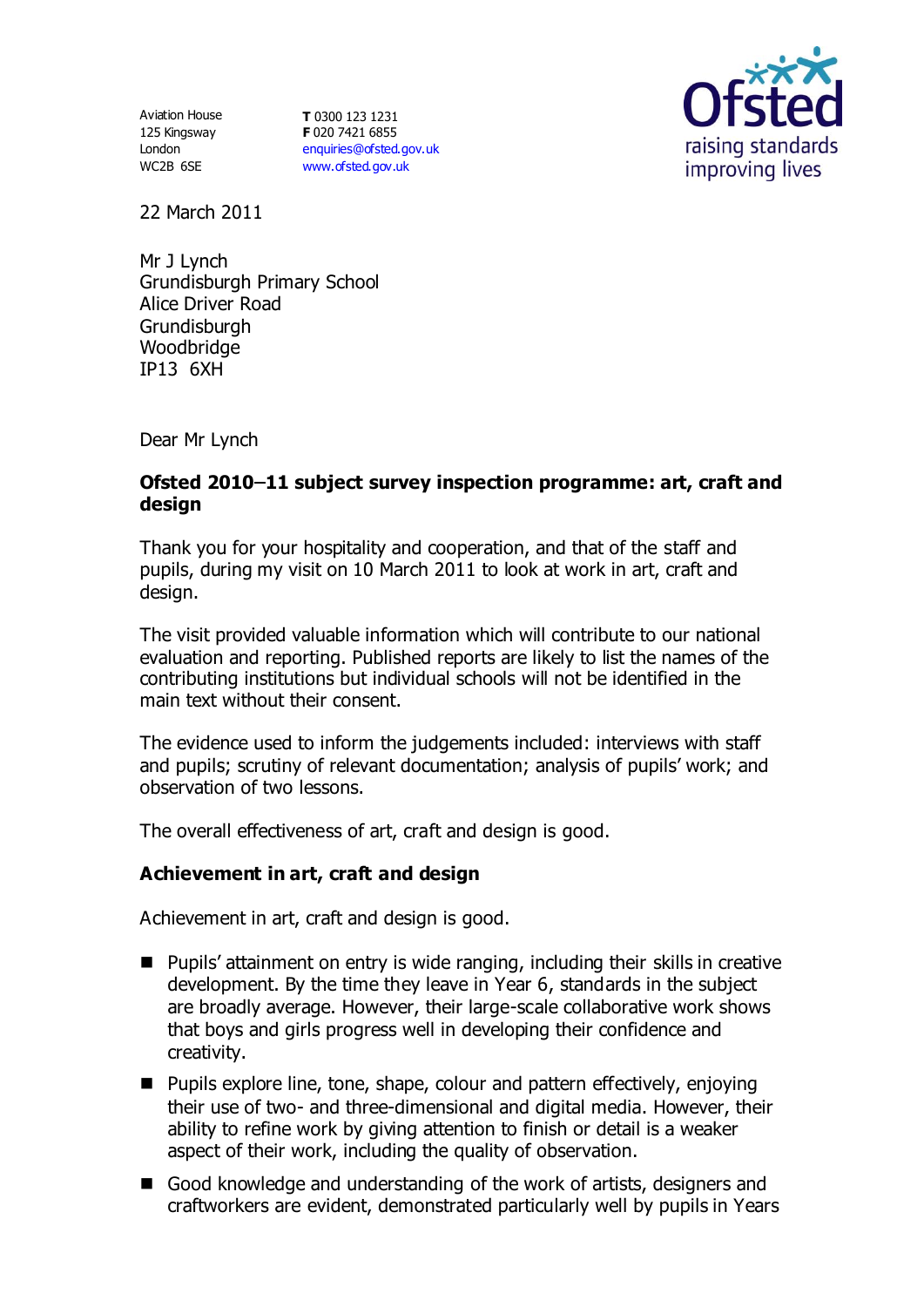2 and 3 who shared their creative journals related to an environmental art project. The quality of drawing in sketchbooks is satisfactory overall.

Different groups of pupils, including the high proportion with special educational needs and/or disabilities, work cooperatively and constructively, evident in the lessons observed and in peer-evaluations. However, there is less evidence of outstanding work by more able pupils.

## **Quality of teaching of art, craft and design**

The quality of teaching of art, craft and design is good.

- Teachers use their knowledge of individual pupils well to ensure that all are actively engaged. Planning takes good account of boys and girls who find learning in the subject difficult, including use of support staff. Specific strategies to challenge more able pupils are underdeveloped.
- Staff use their own experiences effectively to stimulate pupils' creativity and promote understanding. For example, a teachers' use of her own example, and those of professional artists and photographers, enabled Year 2 pupils to understand how to make and use complementary colours.
- Relationships at all levels are good. As a result, pupils respond positively and respectfully to each other and to staff. Pupils are taught how to care for, and organise, resources well. Work displayed inside and outside school promotes pride in pupils' achievements and their environment.
- There are good examples of assessment, including marking by staff and reflective comments by pupils that identify clearly how to improve. However, scrutiny of work across the school indicates that assessment is used inconsistently and aspirations are sometimes limited by experience.

#### **Quality of the curriculum in art, craft and design**

The quality of the curriculum in art, craft and design is good.

- The school uses the local scheme of work effectively to ensure that pupils learn about a wide range of artists, craftworkers and designers working in different times and places. References to local artists such as Dale Devereaux Barker, inspire pupils about the subject and Suffolk.
- Pupils experience a good range of two- and three-dimensional, digital and mixed media. Pupils from Years 4 and 5 were also observed learning how to improvise with a limited range of media, a mark-making approach worthy of use across more units of work.
- Opportunities for pupils to sustain their interest through large-scale projects are used effectively to promote collaborative work, enriched by adults with additional expertise and experience, including practising artists. However, work with art galleries is underdeveloped.
- Pupils have good opportunities to make choices during 'golden time' when those usually based in different classes gain from working alongside others through different art, craft and design activities. In addition, other enrichment activities also link, for example gardening and craftwork.